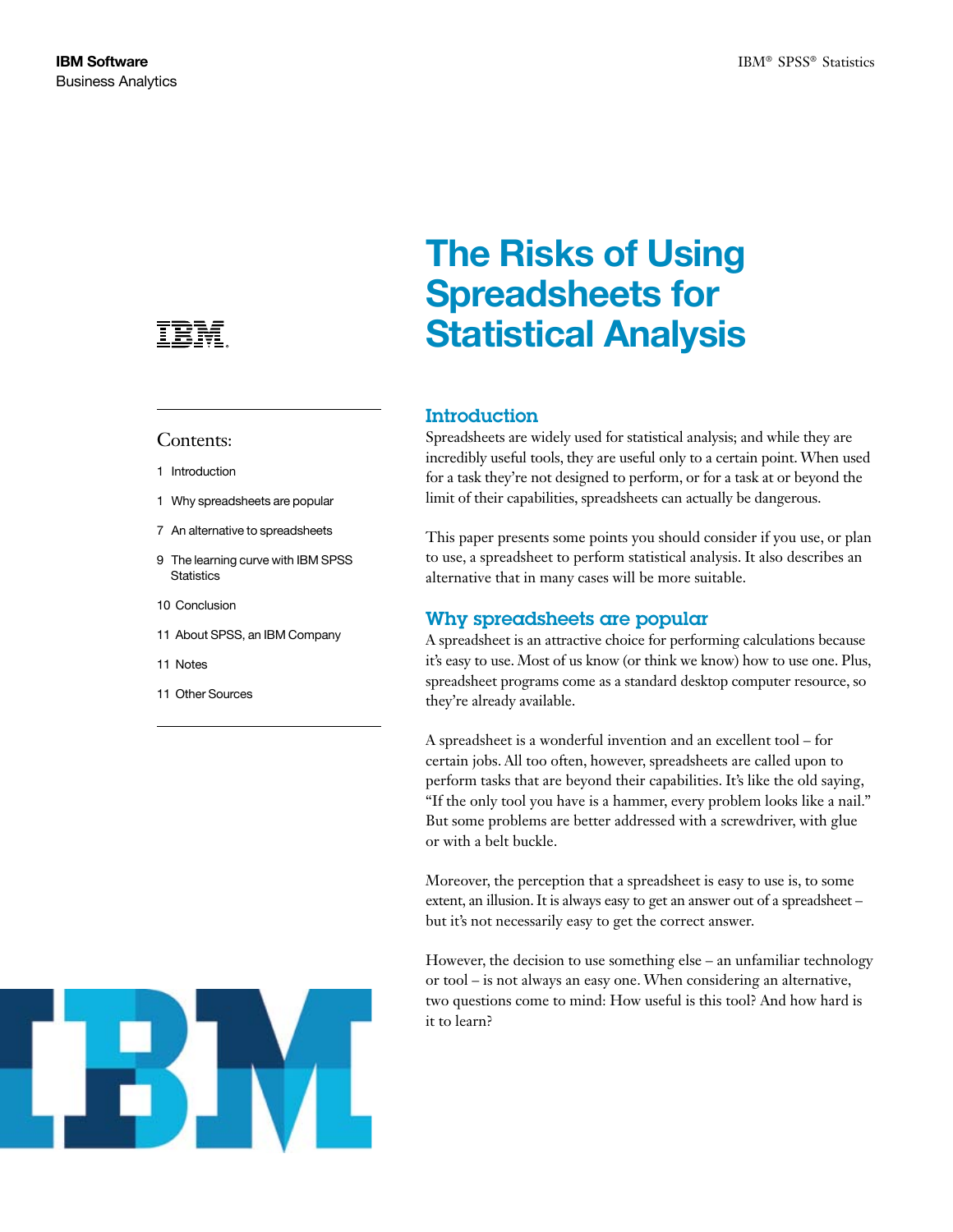Spreadsheets can be useful for statistical analysis; but when used for tasks they're not designed to perform, they can actually be dangerous.

Creating a spreadsheet is as complex and error prone as computer programming.

The answer to the first question depends on the scale and the complexity of your data analysis. A typical spreadsheet will have a restriction on the number of records it can handle, so if the scale of the job is large, a tool other than a spreadsheet may be very useful.

As for complexity, if you only need a superficial review of your data, a spreadsheet may be a suitable tool. But if you suspect that there is valuable information in your data that isn't immediately obvious, or if you need to perform a detailed analysis or find hidden patterns, a spreadsheet will not give you the functionality you need.

Another factor to consider is the degree of accuracy required. Spreadsheet results can be unreliable, especially on large datasets and/or for complex calculations. If absolute accuracy is required, a spreadsheet may not suffice. Instead, a different, more reliably accurate tool should be considered.

Finally, if the task is simply to analyze a limited quantity of historical data, a spreadsheet will do. But if you want to make reliable forecasts or draw trends, especially if they involve large datasets, then there are much better tools.

This paper will return to consider the answer to the second question – how hard is it to learn? – when it looks at an alternative to spreadsheets for statistical calculations.

Before continuing, however, it is worth noting that people use spreadsheets for tasks other than numerical calculation. For example, spreadsheets are frequently used as if they were databases, to create and manage lists. Again, the principles of scale and complexity apply. Beyond certain limits, a proper database, with built-in rules for structuring data, maintaining data integrity, developing audit trails and so on, is far more suitable.

#### Two things to remember about spreadsheets Spreadsheets are really computer programs

When you design a spreadsheet layout, you are writing a computer program. Spreadsheet programs such as Microsoft® Excel use what is known as a "non-procedural programming language." Although it is also possible to write procedural programs for Excel in Visual Basic, the everyday business of typing formulas into cells is an exercise in nonprocedural programming.

Normally, when we think of programming languages, we think of BASIC, C, Java™, FORTRAN and so on. These are all "procedural languages" and each has a coherent methodology that has been developed for programs in such languages. That's because it has become clear over the years that strict adherence to those rules is crucial to getting programs to operate correctly. Even so, it can take an enormous amount of testing and de-bugging to get a complicated program to produce the right numbers.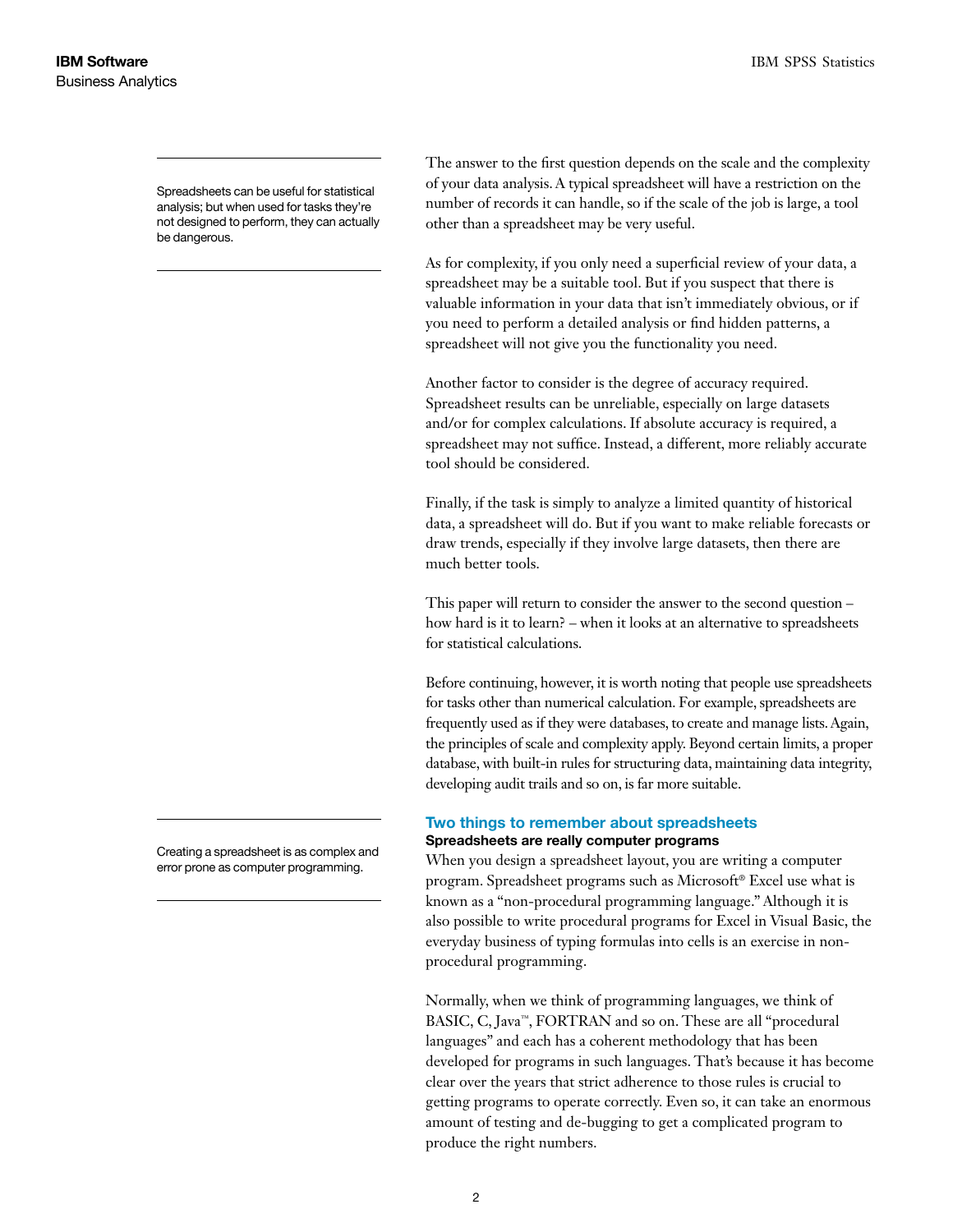Non-procedural programming is just as full of decisions, complexity and chances for mistakes as all but the simplest procedural program.

With standard software development methodology, procedural computer programs are double- and triple-checked. By contrast, a spreadsheet, although it may be vitally important to the operation of a company, is usually the work of one person. It is almost never checked or tested in detail, and quite often goes into production with little or no verification. Yet important management decisions – revenue forecasts and plans for future investment, for example – are based on the numbers that it produces

#### Spreadsheets are prone to errors

A number of studies have been made concerning the frequency of errors in spreadsheets. Based on these, it seems that 90 percent of all sheets contain at least one error. The studies were carried out by making visual inspections of mission-critical spreadsheets, so it is possible that many other errors were not found. Also, it was found that attempts to correct errors often introduced new ones.

Brown and Gould<sup>1</sup> detected 17 errors in one spreadsheet, of which 15 led to wrong numbers; 11 involved formulas; 2 were mistyped entries; and 1 was a rounding error. In an analysis of 88 spreadsheets, 94 percent were found to contain errors, and a detailed scrutiny of 43 of them revealed that 5.2 percent of the cells contained errors.

Teo and Tan<sup>2</sup> performed an experiment to determine the frequency of errors introduced by people using a spreadsheet. They showed that 30 percent of outlier errors were corrected by those making a modification to an existing spreadsheet. However, offsetting the improvement was an increase in the overall number of errors: 49 percent had new mechanical errors, 30 percent had new logical errors and 65 percent had new omission errors.

A number of other studies have been made, and the results are consistent. All of the studies indicate that 90 percent or more of the spreadsheets studied contained errors. Panko<sup>3</sup> collected evidence from several studies and the lowest error rate he found was 86 percent – and the highest, from another source, was 100 percent.

#### Types of spreadsheet errors

Spreadsheet errors can be divided into three main types.

The "friendliest" type is what you could call functional errors. These errors are the easiest to find because they simply stop the spreadsheet from working. Instead of giving you wrong numbers, they give error messages, or nothing at all.

Studies reveal that 90 percent of all spreadsheets contain at least one error.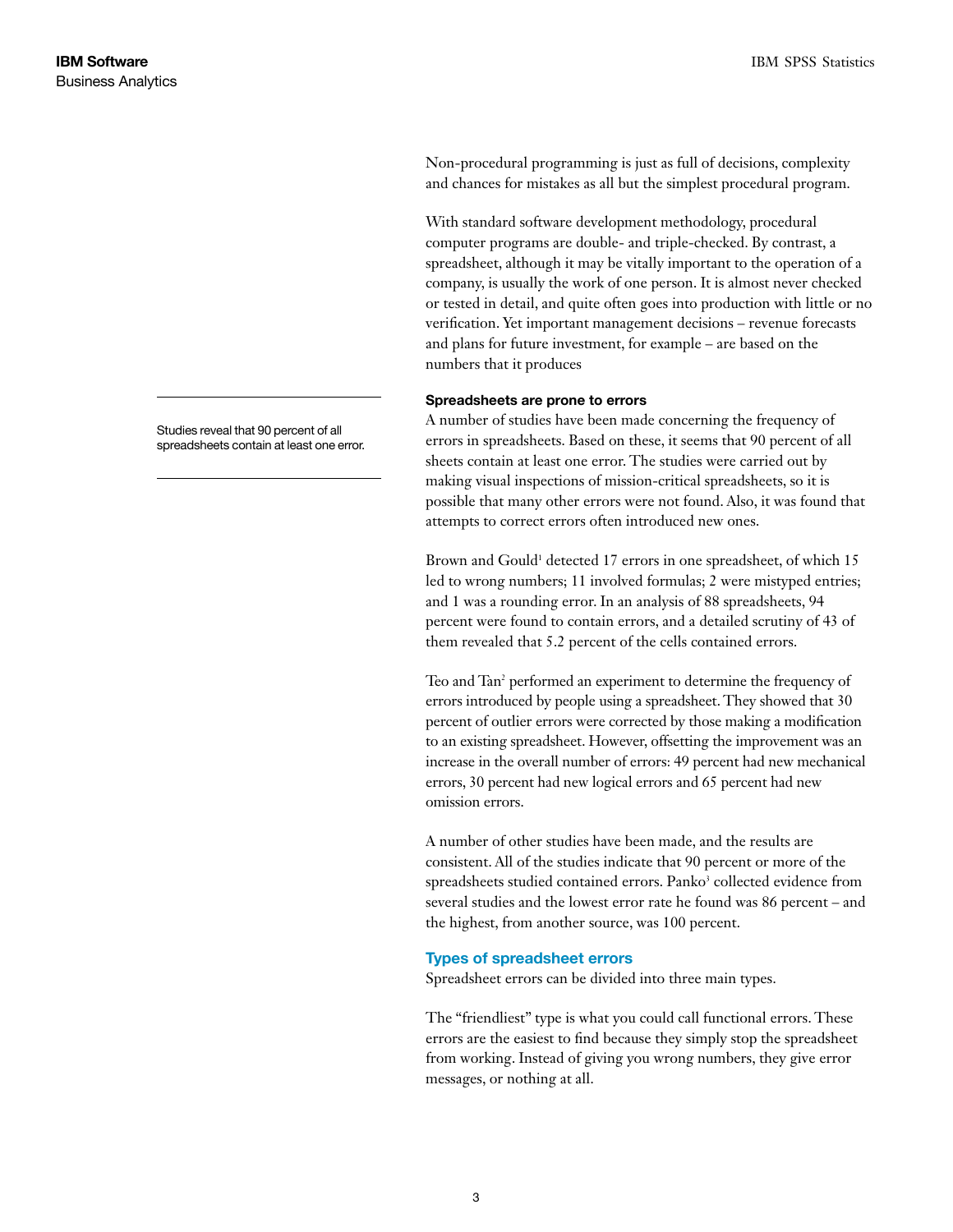Types of spreadsheet errors include functional errors, outlier errors and stealth errors, which range in severity from low to high.

Then there are outlier errors. With these, the spreadsheet appears to work, but the numbers aren't right. Often, such errors are spotted by someone who has an idea of what the results should be and draws attention to the fact that the results don't match expectations.

The worst are what might be called stealth errors. These produce incorrect results, but nobody believes they're incorrect. They pass inspection and are accepted as the truth. Stealth errors occur either because nobody knows what the correct result should be (which is often the case with statistical calculations), or the numbers are only slightly different from expectations and seem reasonable. It can be years, if ever, before these errors are found.

There are a number of stories about how spreadsheet errors have had embarrassing consequences. One concerns Nevada City, California, which in January 2006 discovered that it had a budget deficit of five million dollars. The budget spreadsheet was the same one they had used previously, but when entering the data for the new year, a formula had been inadvertently overwritten. Fortunately, it was an outlier error and quickly noticed by the city councilors. However, it took the finance director an entire day to correct it (and while he was doing so, he found a number of other errors).

Another story, from 2003, is about a university that discovered errors in the averages of some students' grades: The numbers simply didn't make sense. After performing the calculations by hand, examiners corrected the grades and went on to discover that the error in the spreadsheet's equations was caused by cut-and-paste operations that failed to take into account the difference between absolute and relative cell addressing. And although the spreadsheet had been checked by a senior staff member, he had carefully examined just the first row – which happened to be the only one that was correct.

#### Causes of spreadsheet errors

Spreadsheet users should know what factors cause errors. Unfortunately, there are too many causes to list here, but the major ones are:

- **Mistakes in logic:** These can be something simple, such as calling the wrong function, subtracting instead of adding, or the omission of parenthesis in formula creation. These sorts of errors can also be caused by the implied relationship of the cells in the spreadsheet.
- **Incorrectly copied formulas:** Typing in an equation while reading it from another location often leads to errors, as does cutting and pasting. Copying existing equations to new locations commonly changes the referenced cells, making it important to ensure that the right changes are made in the right way.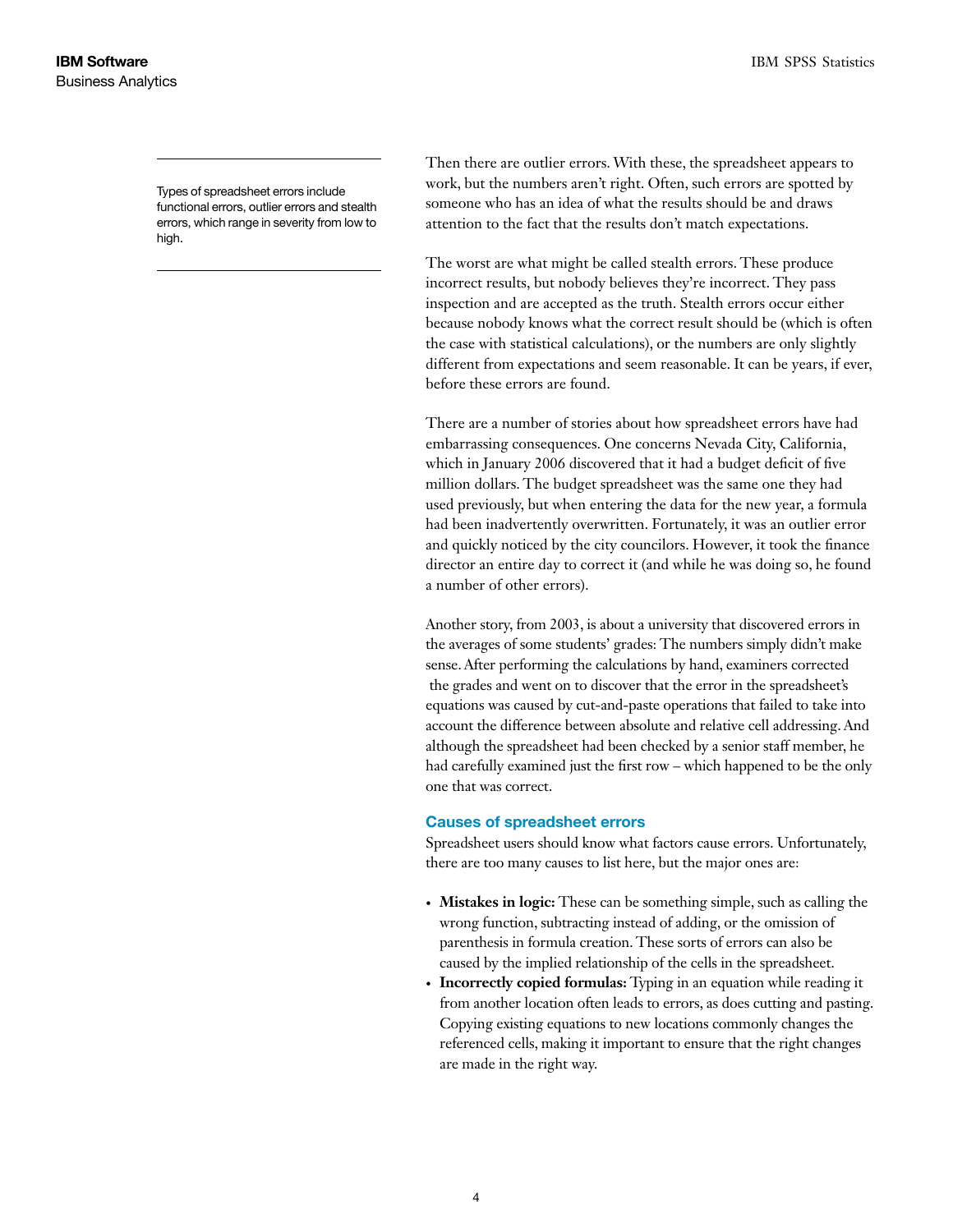Spreadsheet errors occur for many reasons, including logic mistakes, incorrect formulas, accidentally overwritten formulas and misuse of built-in functions.

- **• Accidentally overwritten formulas:** A cell that contains an equation looks like a number – all the user sees on first glance is the result. So accidentally inserting a number into a cell already containing a formula will overwrite the equation and turn the contents of the cell into a constant. If other formulas rely on the results from this cell, the error can be compounded significantly.
- **Misuse of built-in functions:** The wrong function can be used for example, using AVERAGEA, which evaluates text and false entries to zero, instead of AVERAGE, which ignores them. This type of mistake is, unfortunately, very easy mistake to make.
- **Omitted factors:** It is very easy to simply leave something out. This could be an equation, data or both. Errors of this type occur quite often when new data is added to a previously completed spreadsheet. It could be that not all the data is entered, or the some of the new cells aren't included in all the relevant equations.
- **• Data input errors:** If you are fortunate, data input errors will lead to outlier errors; but this is not always the case. For example, if 3,5 is entered instead of 3.5, the spreadsheet assumes it is a string rather than a number. The result is that the value zero is used in any formulas referencing that cell. Another mistake would be to enter 3/5, which becomes a date – a huge number in any calculation.

There are a plenty of other possibilities. For example, if you sort a column that contains both figures and equations, you will sort the equations in addition to the figures, which can result in computation errors.

Finally, there is the issue of the reliability of spreadsheet software. Spreadsheet developers continually issues patches and corrections to their software. However, in 2008 Gregg Keizer<sup>4</sup> reported that a patch to correct an error in Excel was found to cause new errors in calculations: In fact, it resulted in more errors than before. (The software had been issued five years previously; but either the issue had not been detected, or, if it had been detected, no attempt had been made to fix it.) It is not just an issue of patching. Several studies show<sup>5</sup> that spreadsheets are simply not very accurate for complicated mathematical procedures, even when they are coded correctly.

Because it is so widely used, even in the teaching of statistics, numerous articles have detailed the errors in statistical procedures in Excel, and more than a few websites highlight its shortcomings with respect to advanced analytics. (See citations at the end of this paper.) To summarize their findings, serious analysis of Excel indicates that it can be downright dangerous to use for statistical analysis. To quote McCullough<sup>5</sup>, "Professional statisticians continue to write books with titles like 'Statistics with Excel,' but they now warn students not to bet their jobs on Excel's accuracy."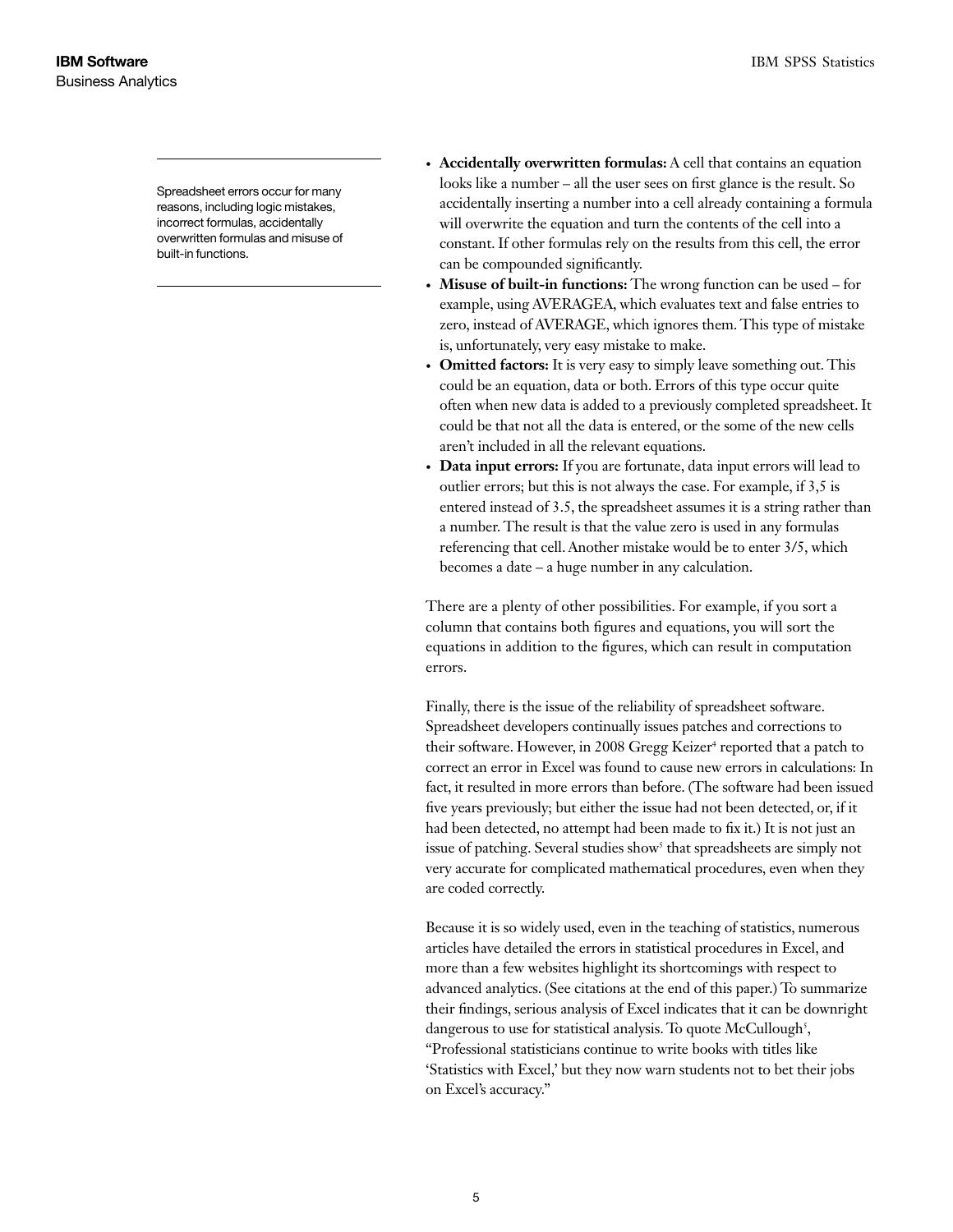With spreadsheets, it's easy to make a data entry error, but sometimes extremely difficult to find and fix problems.

When recording survey results using spreadsheets, it can be especially difficult to accurately represent missing or categorical data.

#### Other issues related to using spreadsheets Entering and checking data

When entering data into a spreadsheet, it's important to be aware of how the information in one cell relates to the cells around it. This means checking that the numbers are within a valid range; that formulas are not over-written by numbers; and that new cells are included in any formulas. It's a case of check, check and check again – and always be ready to hit the Undo button.

It's easy to make a mistake when typing numbers – for example, to enter 95.3 instead of 9.53. If this happens, the spreadsheet will dutifully use the incorrect number, and with luck, the result will be bizarre enough to stand out as an outlier error. Then comes the job of searching the sheet, item by item, to locate the cause (or causes) of the problem.

#### Accommodating special types of data

There are several types of data, common to many types of research, that require special accommodation.

One frequently occurring issue is how to handle missing data values. When working with spreadsheets, you have to be careful when dealing with missing values. If you were to assign a zero value to such data, doing so would distort, for example, the average of a range of values. If you enter a string in a cell to indicate a missing value, some equations will ignore the string while others will evaluate it as zero. Because zero is a valid value in some cases, you need another way to indicate a missing value. When doing this, however, not only must you take care to use the missing value designation consistently when entering data, you must also document your approach carefully so that later modifications to the spreadsheet don't invalidate the data conventions you have used. And note that none of the above approaches provides an approved method for reliably imputing missing values.

Another special situation arises when dealing with categorical data (often encountered in survey results). For example, suppose the four values 1, 2, 3 and 4 are assigned to represent the answers "Yes," "No," "Don't know" and "Refuse to answer" in a survey question. If you use a spreadsheet to store this type of data, you have to make a special effort to document the values and what they mean, to ensure that the data is entered correctly (the correct value assigned to each answer) and that it is then processed meaningfully. Otherwise, the meaning will be lost as soon as the person who developed the spreadsheet moves on.

#### Projecting the future

Typically, spreadsheets are used to extract information and relationships about past events. Increasingly, however, organizations want to know what is likely to happen in the future. Recent versions of Excel have dedicated functions, for example, FORECAST, TREND and GROWTH, for predicting new values based on existing data and a range of plug-in programs are also available. What is in question,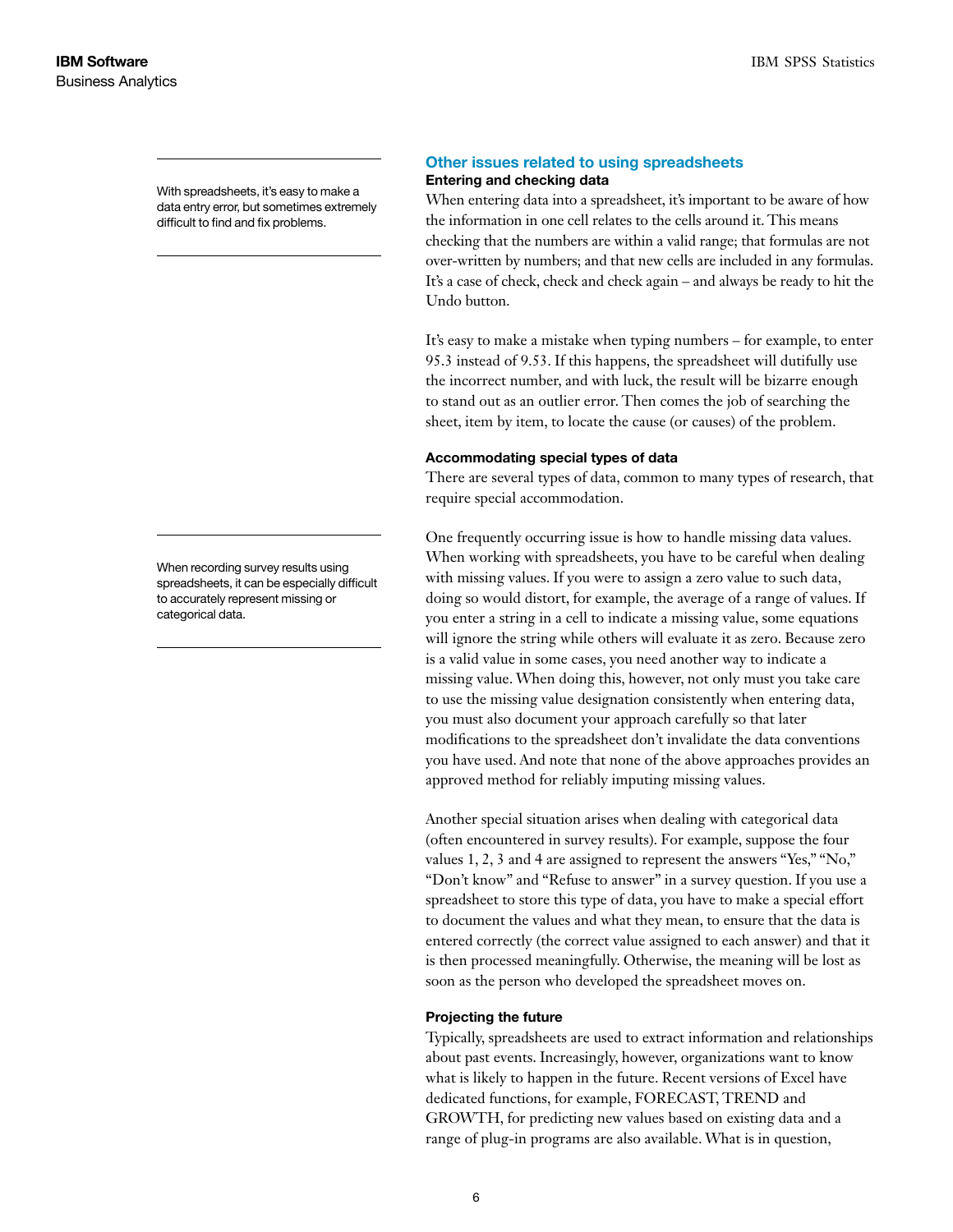however, is the reliability and accuracy of these capabilities, which, in any case, provide none of the tests that serious mathematicians would use to check the validity of the results.

#### Data management

With their cell-level focus, spreadsheets present a number of challenges in managing data. A conceptually simple change – such as modifying a start time, adding new members or changing a formula – can require dozens, even hundreds, of other changes.

Even one simple modification can require cell/row/column insertions or deletions, editing or copying formulas across a range of cells, or re-configuring the entire spreadsheet. These operations are not only time consuming, they can actually lead to more errors.

Almost invariably, new data has to be added to a finished spreadsheet. But how should the new figures be accommodated? One way is to set the spreadsheet to extend equations to include all new data: the problem with this is that some equations could inadvertently be extended to include data that shouldn't be in them. On the other hand, if the sheet is set not to extend automatically, some data that should be included is likely to be left out. Either way, it is unlikely that the spreadsheet will produce correct results unless the changes are checked carefully.

## An alternative to spreadsheets

So far, this paper has provided an overview of situations in which spreadsheets may prove inadequate, or at least cumbersome, for statistical analysis. This is not to say that they are without value. If the task is to carry out simple tests on a small number of variables, then a spreadsheet is as good a tool as any.

That said, a spreadsheet program is, as stated previously, general purpose software. With or without plug-ins, the range of analytical tools is limited and the spreadsheet program's algorithms are not as rigorously designed or tested as those in software programs specifically designed for statistical analysis.

Just as a carpenter might use a handsaw to cut up a dozen lengths of wood but would turn to specialized tools for cabinet making and power tools to handle enough lumber for a building, anyone wishing to do robust and in-depth analysis should use a tool especially built for the job. One of these is IBM® SPSS® Statistics\* from SPSS, an IBM Company.

IBM SPSS Statistics has been continuously developed and tested since 1968. Over that period, many forms of statistical analysis have been embedded in the software and the algorithms that execute the equations have been tested by both developers and users in academia, in

*\*IBM SPSS Statistics was formerly called PASW® Statistics.*

Though some spreadsheet applications contain functions for predicting future trends and outcomes, these methods are often unreliable and inaccurate.

IBM SPSS Statistics offers organizations the ability to do robust, in-depth statistical information analysis without doing any programming.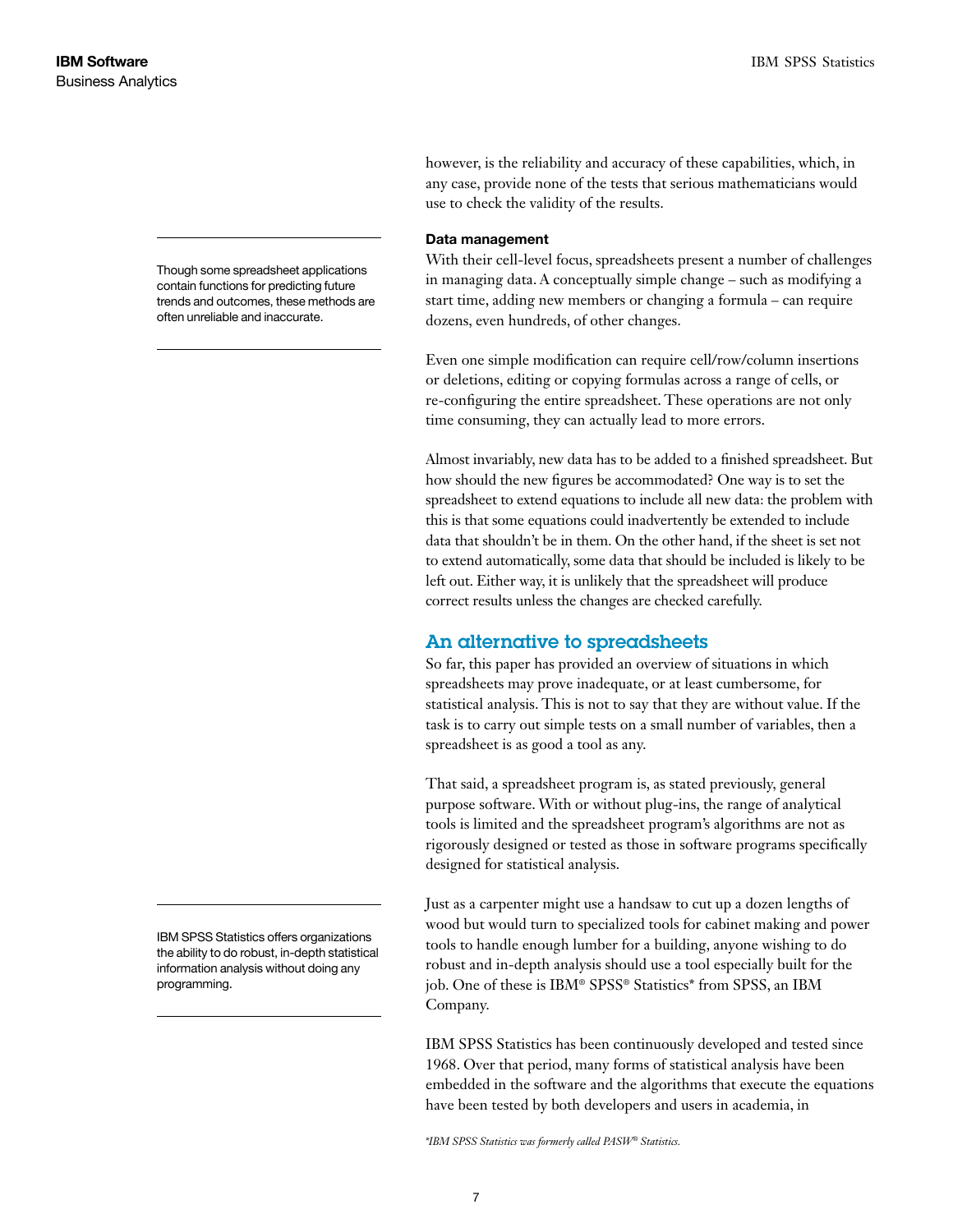laboratories and in virtually every type of business. As a result, users can have confidence that the software has been thoroughly tested and its results found to be reliable.

Without doing any programming, users can run a very broad range of statistical analyses. In addition, as users' understanding progresses, they are immediately able to apply more advanced methods because they are already there, in the software.

Naturally, IBM SPSS Statistics is optimized to handle statistical calculations in a way that a spreadsheet could never be. In fact, the software is optimized for statistical work at every point, from data entry through to the creation of reports for decision makers.

#### Data entry, the IBM SPSS Statistics way

With IBM SPSS Statistics, the data entry process starts with definitions of the data types that are going to be used. These are quite detailed. For example, every data type has both a long and a short name. (The name that is the best fit is the one used to annotate tables and graphs.) In addition, the type of data that can be entered – numbers or text, to give a simple example – can be specified. At this point, the first level of error checking takes place. The data must fit the characteristics of the defined type, or it won't be accepted. Neither the data type nor any other characteristics of the layout can be modified accidentally. Nor can you alter relationships among the data. Data entry is simply data entry: it is in no way intermixed with programming.\*\*

The data validation and error checking mechanisms supplied with IBM SPSS Statistics are really quite comprehensive. Automatic procedures locate values that appear to be out of line – which takes care of locating most typos. If, however, the value happened to be within range but somehow abnormal when compared to the other numbers entered, IBM SPSS Statistics would spot it and ask about it.

#### Preparing data for analysis: the IBM SPSS Statistics approach

As noted above, it often happens that the data available for analysis is incomplete. In a survey, for example, some people may miss or choose not to answer a question. As was pointed out earlier, handling incomplete data in a spreadsheet poses numerous difficulties. With the IBM SPSS Statistics, researchers can examine the available data and calculate values for missing items (a process called "imputation"). They can examine data using one of six diagnostic reports to uncover missing data patterns.

The built-in data validation and error-checking mechanisms of IBM SPSS Statistics help ensure that data entered is valid and correct.

*<sup>\*\*</sup> Note: SPSS, an IBM Company, recommends using a special-purpose product such as IBM® SPSS® Data Collection Data Entry or another product in the company's survey research software product line to enter data, as these are designed to check for errors as data is entered. IBM SPSS Data Collection Data Entry was formerly called PASW® Data Collection Data Entry.*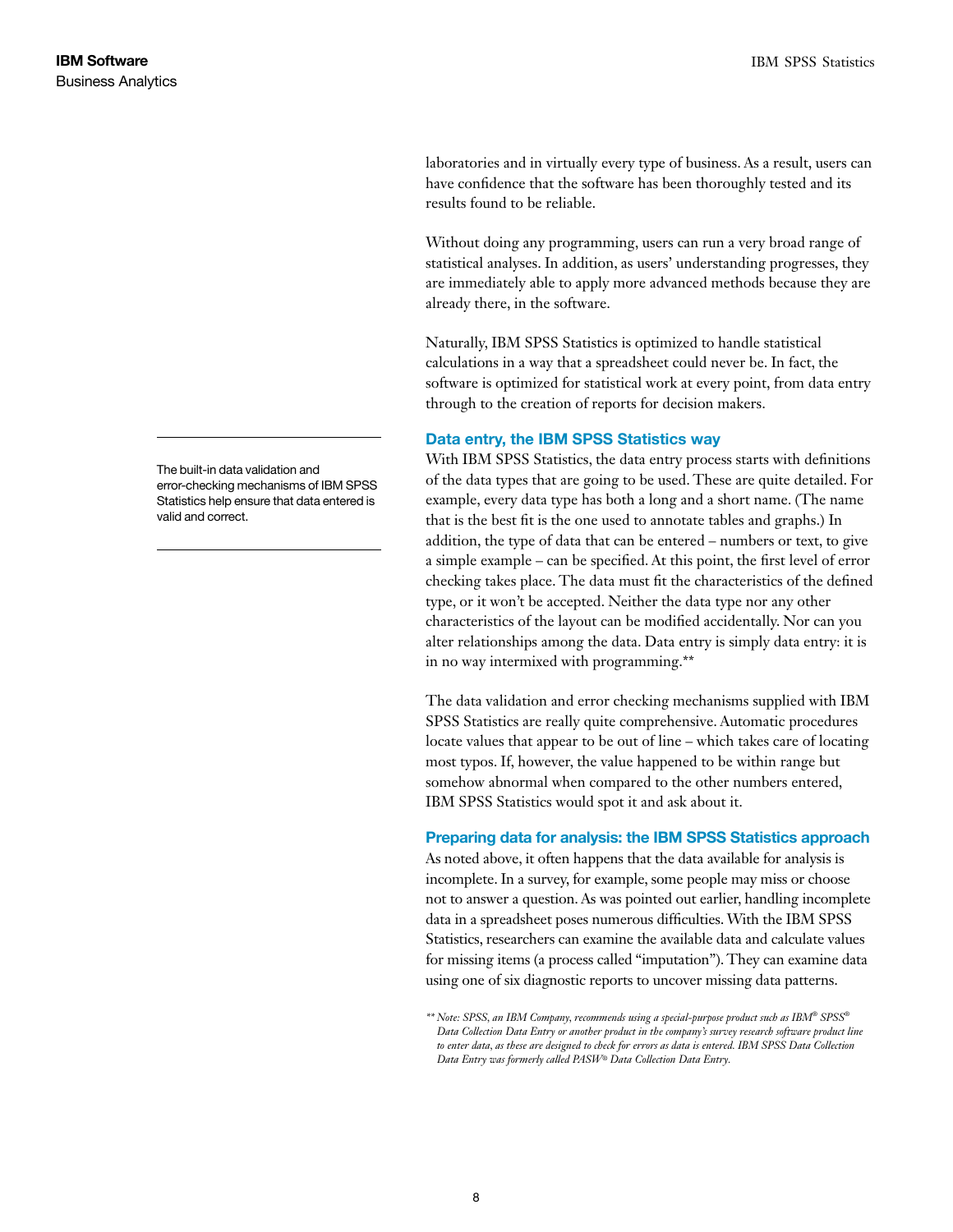Or they can estimate summary statistics and impute missing values, using an automated procedure that chooses the most suitable imputation method based on the characteristics of the data. Then the analysis can be performed just as if all the data were present – which, in a very real and mathematically valid sense, it is.

Other data steps in preparing data for analysis include looking at the distribution of data, checking for outliers and organizing or "binning" data so that the algorithms you plan to use – such as Naïve Bayes or logit models – operate efficiently. IBM SPSS Statistics performs these data preparation steps – something no spreadsheet program is designed to do.

## Statistical analysis with IBM SPSS Statistics

When IBM SPSS Statistics switches to analysis mode and performs the actions necessary to produce an output, the data is not modified: it is used only as input to the process, and the output – available in various formats including an impressive array of plots and graphs – is displayed in a separate window.

In addition, when any type of analysis is performed, the software automatically writes a program in the form of syntax that can be saved and run time after time on different datasets without the need to change it. (It can be changed if required, though.)

IBM SPSS Statistics also has the advantage of allowing advanced users to implement new procedures and functionality through its Programmability Extension. This advanced feature allows users that are comfortable with the R statistical programming language, or with Python®, to embed new algorithms or functions directly into the product. They can even create a native GUI for the new feature they've created to give access to it to non-programmers, who can then perform the analyses on their own, rapidly and efficiently.

## Looking into the future with IBM SPSS Statistics

Spreadsheets are frequently used to make projections – to estimate future events based on historical data. For example, a common business application would be to forecast the next two quarters' revenues based on the previous year's results. Although it is possible to carry out such a calculation using a spreadsheet, accounting for factors such as seasonality in a business, or developing scenarios based on multiple other variables is only feasible with mathematically robust software such as IBM SPSS Statistics.

## The learning curve with IBM SPSS Statistics

At the beginning of this paper, we posed a question that often rears its head when people are considering using new software: How hard is it to learn?

Data analyzed with IBM SPSS Statistics may be output to various formats including an impressive array of plots and graphs.

Though spreadsheets can be used to make some kinds of projections, you need a tool such as IBM SPSS Statistics to factor in complex variables.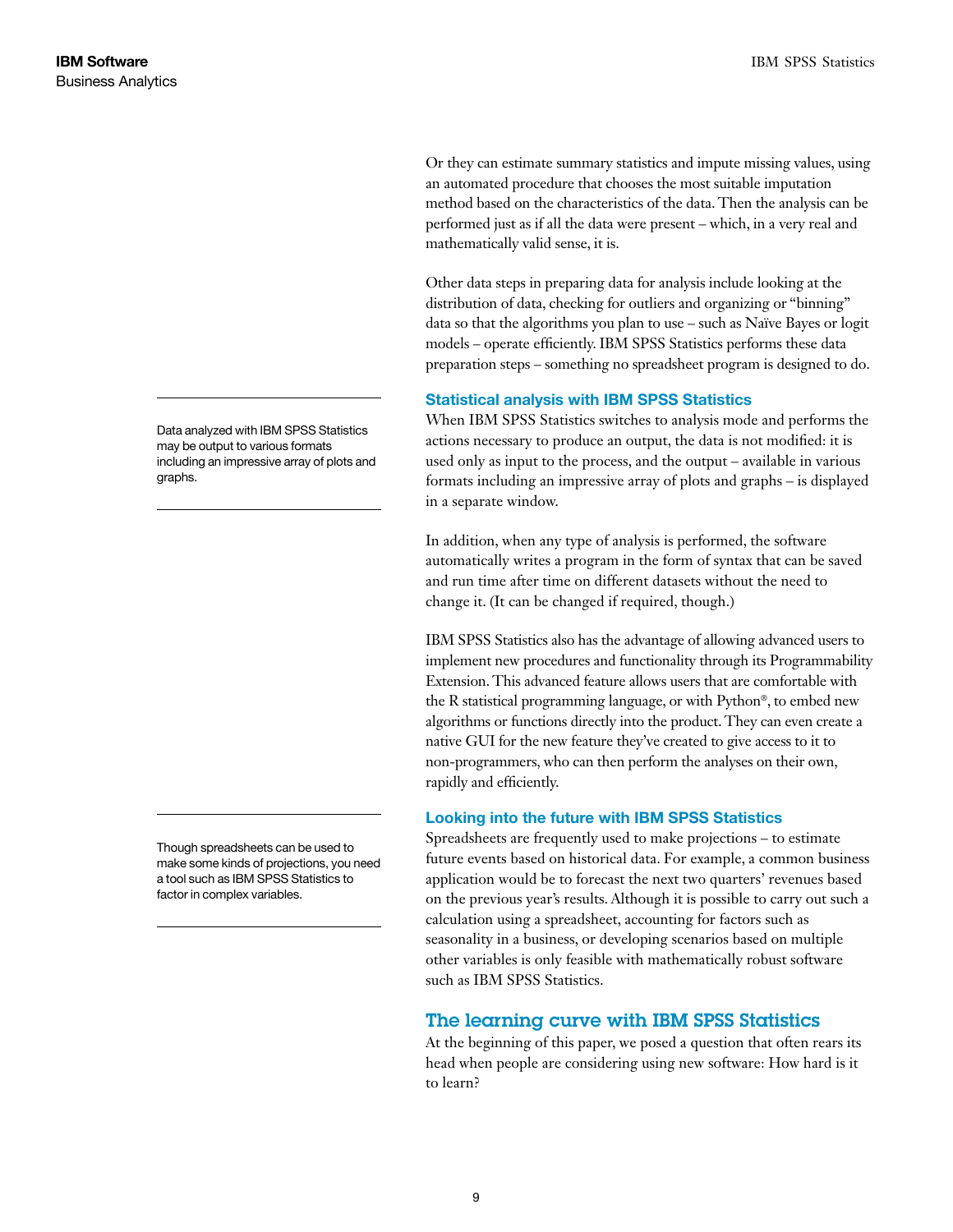In the case of IBM SPSS Statistics, the answer is: "Not hard at all." Like a spreadsheet, it has a WYSIWIG interface, so everything is laid out clearly to view and its features are accessed through familiar Menu and Toolbar layouts. The program's statistical functions are logically grouped: When one is selected, the relevant options appear in a pop-up window and the calculation is performed by choosing the required options and clicking the "OK" or "Run" button.

In addition, IBM SPSS Statistics comes with very comprehensive tutorial, extremely detailed Help files and case studies that detail examples of the use of statistical analysis in business and research situations. Together, these can take a user from statistical novice to competent analyst fairly quickly. The company, of course, offers a number of training options, including on-demand web-based training. Also, because of its long history of use among analysts in all types of settings, additional learning resources are available from third parties, including online discussion boards with tips from other users, instructional books and videos, textbooks and workbooks.

# **Conclusion**

In writing this paper, the author discovered several things worth bringing up at this point: First, spreadsheets are used far more widely than is generally realized – often without seeking out other solutions. Second, the error rate in spreadsheet usage is astounding, particularly when compared to the acceptable error rate in other forms of computing. Third, spreadsheets are called upon to address a wide variety of problem types – some of which may not be at all suited to the programs' capabilities.

Your dataset is unique and so is the way you might use a spreadsheet.

For you to understand whether a spreadsheet is sufficient for your needs or if you might benefit from a specialized tool such as IBM SPSS Statistics, it's best to see for yourself how each program works with your data, carrying out the analytical tasks you normally require.

It's easy to test drive IBM SPSS Statistics; you can contact the company or download a free evaluation copy of the software at www.spss.com/ statistics. If your data is already in a spreadsheet, IBM SPSS Statistics can easily import it. And once your data is in, you can evaluate the types of analysis available and see if there are advantages, in your case or in some situations, to using a tool designed for statistical analysis, in place of a general-purpose spreadsheet program.

IBM SPSS Statistics is an easy-to-learn tool that helps your organization move beyond spreadsheets to mathematically robust analysis of complex data.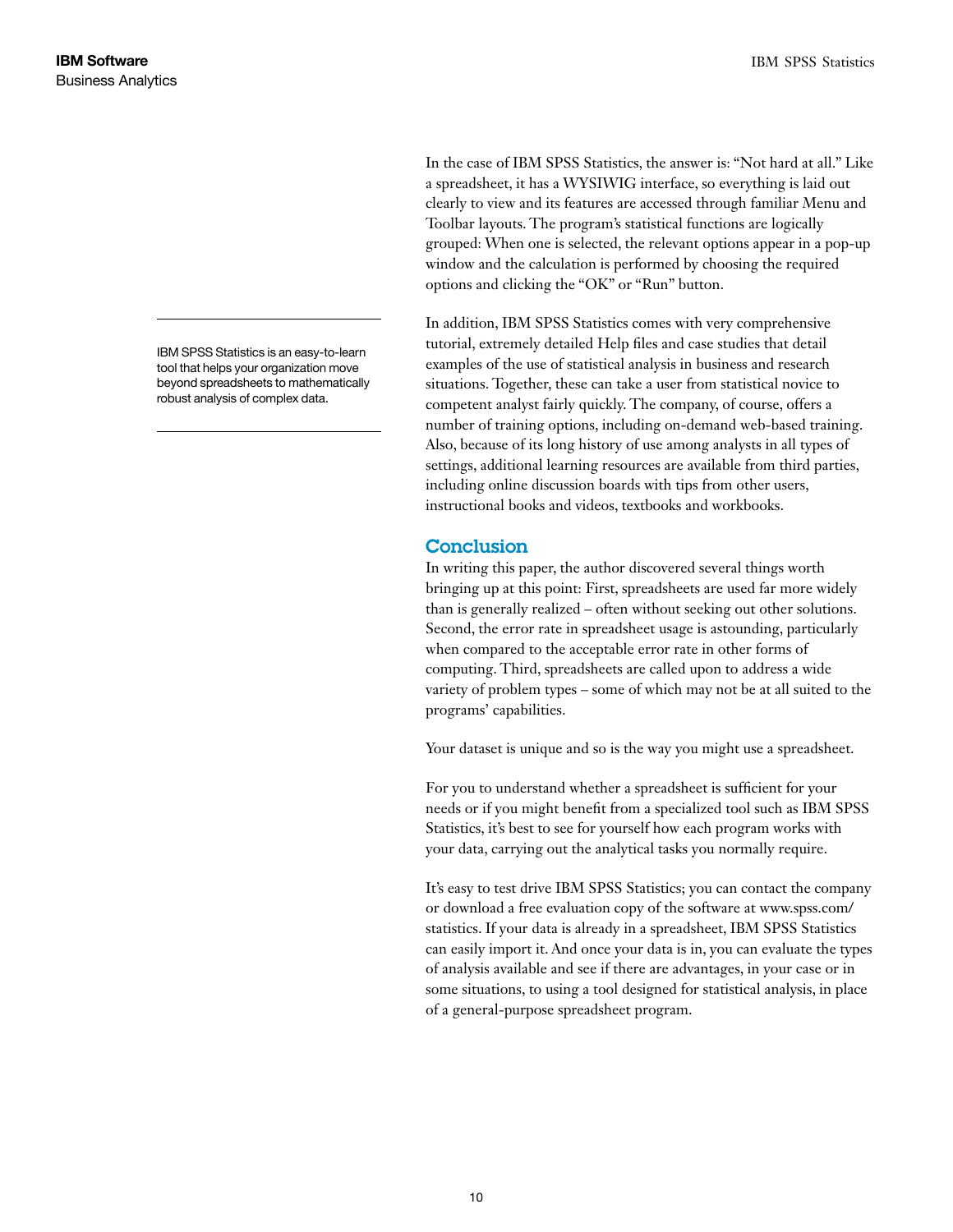## About IBM Business Analytics

IBM Business Analytics software delivers complete, consistent and accurate information that decision-makers trust to improve business performance. A comprehensive portfolio of business intelligence, advanced analytics, financial performance and strategy management and analytic applications gives you clear, immediate and actionable insights into current performance and the ability to predict future outcomes.

Combined with rich industry solutions, proven practices and professional services, organizations of every size can drive the highest IT productivity and deliver better results.

#### For more information

For further information or to reach a representative: **www.ibm.com/software/analytics/spss**

#### Request a call

To request a call or to ask a question, go to **www.ibm.com/software/ analytics/spss/contactus**. An IBM representative will respond to your inquiry.

## **Notes**

- 1. P. Brown, J. Gould, "An experimental study of people creating spreadsheets," *ACM Transactions on Office Information Systems,* (1987) Vol. 5, 258-272.
- 2. T. Teo, M. Tan. "Quantitative and qualitative errors in spreadsheet development," *Proceedings of the 30th Hawaii International Conference on Systems Sciences* (1997) 149-155.
- 3. Ray Panko, Professor, University of Hawaii. www.panko.cba.hawaii. edu/ssr.
- 4. Gregg Keizer, "Microsoft fixes Excel math mistake," *Computerworld*  (March 2008).
- 5. Bruce D. McCullough, "The Unreliability of Excel's Statistical Procedures," *Foresight,* (February 2006) Vol. 3, 44-45.

## Other sources

www.daheiser.info/excel/frontpage.html

www.practicalstats.com/xlsstats/excelstats.html

McCullough, B.D. and Wilson, B. "On the accuracy of statistical procedures in Microsoft Excel 2003." *Computational Statistics and Data Analysis.* (2005) Vol. 49, 1244-1252.

– "Teaching statistics with Excel 2007 and other spreadsheets." *Computational Statistics and Data Analysis*, (June 2008) Vol. 52, issue 10